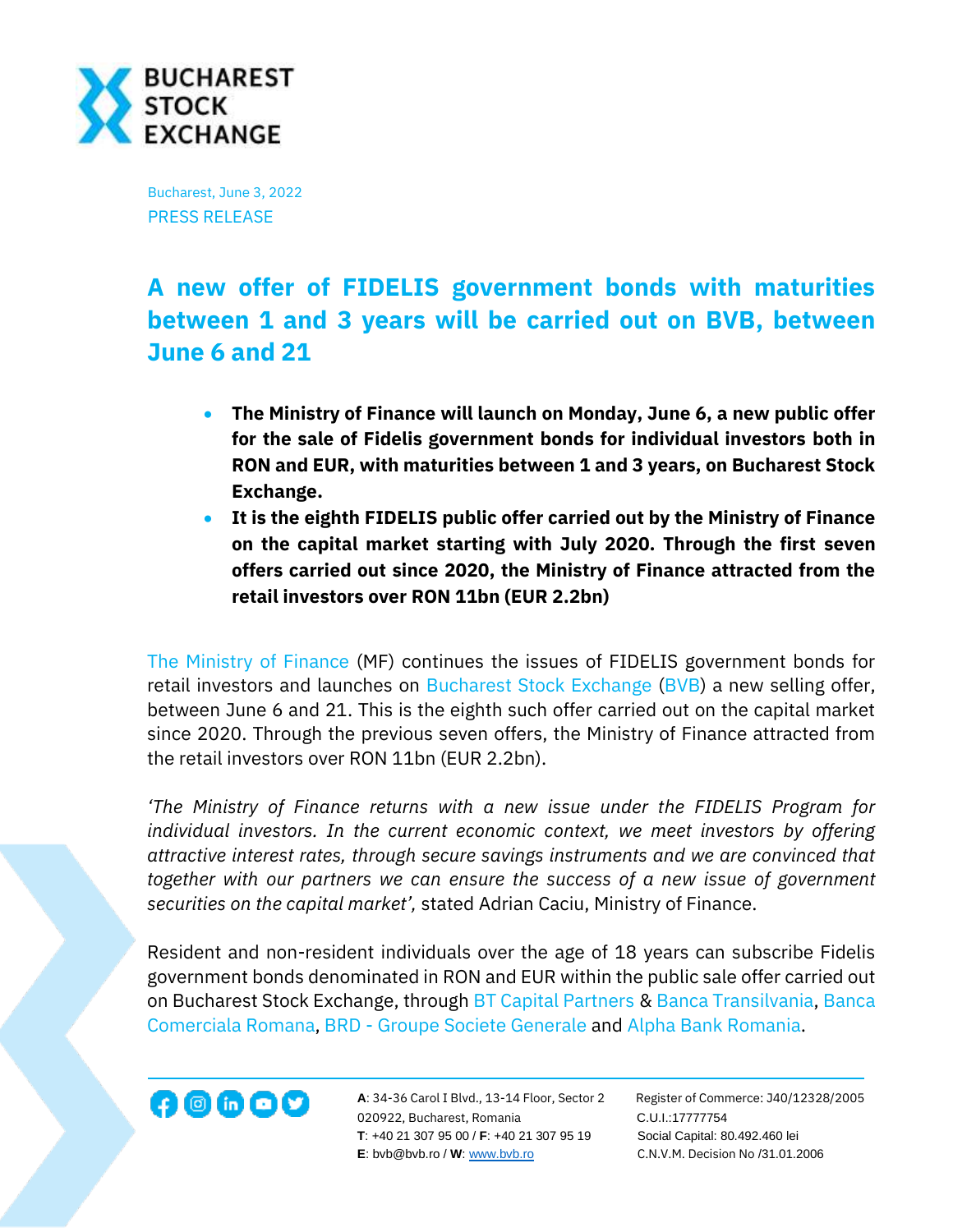

*'By continuing the FIDELIS program, the Ministry of Finance offers Romanians the opportunity to invest in higher yields at part of the money they have. Investing in Fidelis government bonds can be a first step that many Romanians can take in the investment world, especially in a period of rising inflation and in which central banks are raising key interest rates to temper the inflation's dynamic. The growing interest of Romanians in FIDELIS government bonds is also seen quarterly in the increase in the number of investors in BVB, which since 2020 has increased by almost 66%, over 34,400 accounts being opened, up to almost 88,000, according to Investor Compensation Fund's statistics',* said Radu Hanga, Bucharest Stock Exchange President.

*'This partnership between the Ministry of Finance and the Romanian capital market can also be measured in the value of the financing rounds carried out by the Romanian State through the FIDELIS program, which exceeded 11 billion lei at the end of the offer carried out in April. Accessibility and ease of disinvestment are two of the advantages of FIDELIS government bonds. Accessibility, by the fact that they can be subscribed through the network of the four banks in the consortium, but also by the other intermediaries, and the ease of disinvestment, by the fact that after listing, government securities can be traded at any time on BVB. We noticed a high interest of investors for the trading of these government securities, and the proof is the value of trades carried out in the secondary market, which only last year was almost 900 million lei'*, said Adrian Tanase, Bucharest Stock Exchange CEO.

| <b>Criteria</b> | RON issue 2023 | <b>RON issue 2025</b> | <b>EUR issue 2023</b> | <b>EUR issue 2024</b> |
|-----------------|----------------|-----------------------|-----------------------|-----------------------|
| <b>ISIN</b>     | ROLUNKBTKVX6   | ROKR9X7I5RZ9          | ROQQWDQYQWI3          | ROUSD4XBATR9          |
| <b>Ticker</b>   | <b>R2306A</b>  | <b>R2506A</b>         | <b>R2306AE</b>        | <b>R2406AE</b>        |
| Maturity        | June 24, 2023  | June 24, 2025         | June 24, 2023         | June 24, 2024         |
| Yearly          | 7.2% p.a.      | 7.8% p.a              | 1.40% p.a.            | 2.3% p.a.             |
| interest rate   |                |                       |                       |                       |
| Offering        | June $6 - 21$  | June $6 - 21$         | June $6 - 21$         | June $6 - 21$         |
| period          |                |                       |                       |                       |
| Nominal         | <b>RON 100</b> | <b>RON 100</b>        | <b>EUR 100</b>        | <b>EUR 100</b>        |
| value           |                |                       |                       |                       |
| Minimum         |                |                       |                       |                       |
| subscription    | RON 5,000      | RON 5,000             | EUR 1,000             | EUR 1,000             |
| value           |                |                       |                       |                       |

The details are available in the table below: